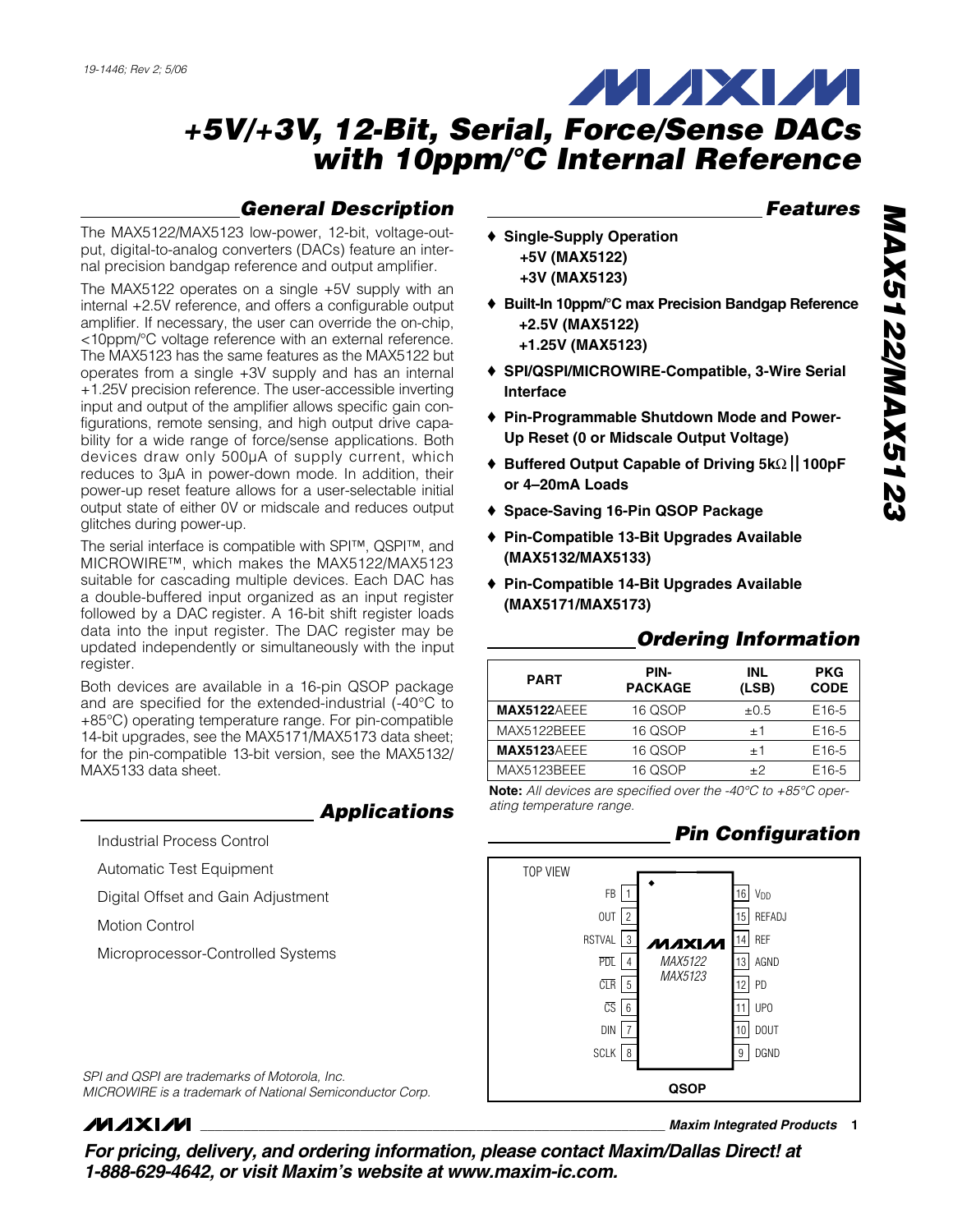## **ABSOLUTE MAXIMUM RATINGS**

| Digital Outputs (DOUT, UPO) to DGND -0.3V to (V <sub>DD</sub> + 0.3V) |  |
|-----------------------------------------------------------------------|--|
|                                                                       |  |
|                                                                       |  |
|                                                                       |  |

| QSOP (derate 8.00mW/°C above +70°C)667mW  |
|-------------------------------------------|
| Operating Temperature Range 40°C to +85°C |
| Storage Temperature Range 65°C to +150°C  |
| Lead Temperature (soldering, 10s)+300°C   |
|                                           |

*Stresses beyond those listed under "Absolute Maximum Ratings" may cause permanent damage to the device. These are stress ratings only, and functional operation of the device at these or any other conditions beyond those indicated in the operational sections of the specifications is not implied. Exposure to absolute maximum rating conditions for extended periods may affect device reliability.*

# **ELECTRICAL CHARACTERISTICS—MAX5122 (+5V)**

 $(V_{DD} = +5V \pm 10\%$ , AGND = DGND, 33nF capacitor at REFADJ, internal reference, R<sub>L</sub> = 5k $\Omega$ , C<sub>L</sub> = 100pF, output amplifier configured in unity-gain, TA = T<sub>MIN</sub> to T<sub>MAX</sub>, unless otherwise noted. Typical values are at T<sub>A</sub> = +25°C.)

| <b>PARAMETER</b>                   | <b>SYMBOL</b>           | <b>CONDITIONS</b>                            | <b>MIN</b>  | <b>TYP</b> | <b>MAX</b>     | <b>UNITS</b> |  |
|------------------------------------|-------------------------|----------------------------------------------|-------------|------------|----------------|--------------|--|
| <b>STATIC PERFORMANCE</b>          |                         |                                              |             |            |                |              |  |
| Resolution                         | $\mathsf{N}$            |                                              | 12          |            |                | <b>Bits</b>  |  |
|                                    | INL                     | MAX5122A                                     | $-0.5$      |            | 0.5            | <b>LSB</b>   |  |
| Integral Nonlinearity (Note 1)     |                         | MAX5123B                                     | $-1$        |            | $\mathbf{1}$   |              |  |
| Differential Nonlinearity          | <b>DNL</b>              |                                              | $-1$        |            | $\mathbf{1}$   | <b>LSB</b>   |  |
| Offset Error (Note 2)              | Vos                     |                                              | $-10$       |            | 10             | mV           |  |
| Gain Error                         | <b>GE</b>               |                                              | -3          | $-0.2$     | 3              | mV           |  |
| Full-Scale Temperature             | <b>TCV<sub>FS</sub></b> | MAX5122A                                     |             | 3          | 10             | ppm/°C       |  |
| Coefficient (Note 3)               |                         | MAX5123B                                     |             | 10         | 30             |              |  |
| Power-Supply Rejection Ratio       | <b>PSRR</b>             | $4.5V \leq VDD \leq 5.5V$                    |             | 20         | 250            | µV/V         |  |
| <b>REFERENCE</b>                   |                         |                                              |             |            |                |              |  |
| Output Voltage<br><b>VREF</b>      |                         | $T_A = +25$ °C                               | 2.475       | 2.5        | 2.525          | $\vee$       |  |
| Output Voltage Temperature         | <b>TCVREF</b>           | MAX5122A                                     |             | 3          |                | ppm/°C       |  |
| Coefficient                        |                         | MAX5122B                                     |             | 10         |                |              |  |
| Reference External Load Regulation | VOUT/IOUT               | $0 \leq$ $I_{OUT} \leq 100 \mu A$ (sourcing) |             | 0.1        | $\mathbf{1}$   | µV/µA        |  |
| Reference Short-Circuit Current    |                         |                                              |             | 4          |                | mA           |  |
| <b>REFADJ Current</b>              |                         | $REFADJ = VDD$                               |             | 3.3        | $\overline{7}$ | μA           |  |
| <b>DIGITAL INPUT</b>               |                         |                                              |             |            |                |              |  |
| Input High Voltage                 | V <sub>IH</sub>         |                                              | 3           |            |                | $\vee$       |  |
| Input Low Voltage                  | $V_{\parallel}$         |                                              |             |            | 0.8            | $\vee$       |  |
| Input Hysteresis                   | <b>VHYS</b>             |                                              |             | 200        |                | mV           |  |
| Input Leakage Current              | <b>I<sub>IN</sub></b>   | $V_{IN} = 0$ or $V_{DD}$                     | $-1$        | 0.001      | 1              | μA           |  |
| Input Capacitance                  | $C_{IN}$                |                                              |             | 8          |                | pF           |  |
| <b>DIGITAL OUTPUTS</b>             |                         |                                              |             |            |                |              |  |
| Output High Voltage                | VOH                     | <b>ISOURCE = 2mA</b>                         | $VDD - 0.5$ |            |                | $\vee$       |  |
| Output Low Voltage                 | VOL                     | $I_{SINK} = 2mA$                             |             | 0.13       | 0.4            | $\vee$       |  |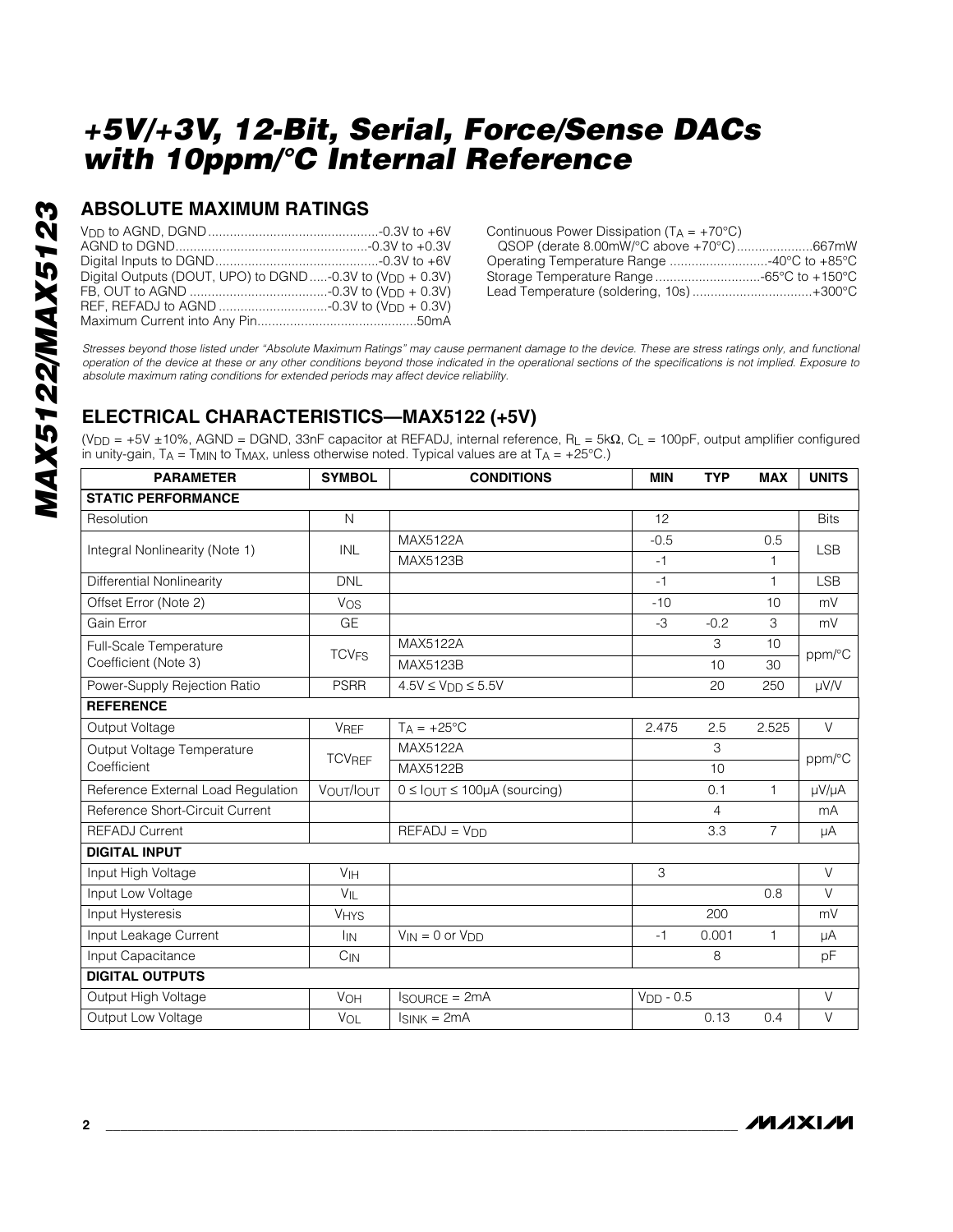# **ELECTRICAL CHARACTERISTICS—MAX5122 (+5V) (continued)**

(V<sub>DD</sub> = +5V ±10%, AGND = DGND, 33nF capacitor at REFADJ, internal reference, R<sub>L</sub> = 5k $\Omega$ , C<sub>L</sub> = 100pF, output amplifier configured in unity-gain,  $TA = T$ MIN to  $T$ MAX, unless otherwise noted. Typical values are at  $TA = +25^{\circ}C$ .)

| <b>PARAMETER</b>                 | <b>SYMBOL</b>         | <b>CONDITIONS</b>                                                                     | <b>MIN</b>           | <b>TYP</b> | <b>MAX</b> | <b>UNITS</b> |
|----------------------------------|-----------------------|---------------------------------------------------------------------------------------|----------------------|------------|------------|--------------|
| <b>DYNAMIC PERFORMANCE</b>       |                       |                                                                                       |                      |            |            |              |
| <b>Voltage Output Slew Rate</b>  | <b>SR</b>             |                                                                                       |                      | 0.6        |            | $V/\mu s$    |
| <b>Output Settling Time</b>      |                       | To $\pm$ 0.5LSB, VSTEP = 2.5V                                                         |                      | 20         |            |              |
| Output Voltage Swing (Note 4)    |                       |                                                                                       | 0 to V <sub>DD</sub> |            |            | V            |
| Current into FB                  |                       |                                                                                       | $-0.1$               | $\Omega$   | 0.1        | μA           |
| Time Required to Exit Shutdown   |                       |                                                                                       |                      | 2          |            | ms           |
| Digital Feedthrough              |                       | $\overline{CS}$ = V <sub>DD</sub> , f <sub>SCLK</sub> = 100kHz,<br>$V_{SCLK} = 5Vp-p$ |                      | 5          |            | nV-sec       |
| <b>POWER REQUIREMENTS</b>        |                       |                                                                                       |                      |            |            |              |
| Power-Supply Voltage (Note 5)    | <b>V<sub>DD</sub></b> |                                                                                       | 4.5                  |            | 5.5        | V            |
| Power-Supply Current (Note 5)    | lop.                  |                                                                                       |                      | 500        | 600        | μA           |
| Power-Supply Current in Shutdown | <b>ISHDN</b>          |                                                                                       |                      | 3          | 20         | μA           |

## **ELECTRICAL CHARACTERISTICS—MAX5123 (+3V)**

(VDD = +3V ±10%, AGND = DGND, 33nF capacitor at REFADJ, internal reference, RL = 5kΩ, CL = 100pF, output amplifier connected in unity-gain,  $T_A = T_{MIN}$  to  $T_{MAX}$ , unless otherwise noted. Typical values are at  $T_A = +25^{\circ}C$ .)

| <b>PARAMETER</b>                            | <b>SYMBOL</b>           | <b>CONDITIONS</b>                     | <b>MIN</b> | <b>TYP</b> | <b>MAX</b>     | <b>UNITS</b> |  |
|---------------------------------------------|-------------------------|---------------------------------------|------------|------------|----------------|--------------|--|
| <b>STATIC PERFORMANCE</b>                   |                         |                                       |            |            |                |              |  |
| Resolution                                  | $\mathsf{N}$            |                                       | 12         |            |                | <b>Bits</b>  |  |
| Integral Nonlinearity (Note 1)              | <b>INL</b>              | MAX5123A                              | $-1$       |            | 1              |              |  |
|                                             |                         | MAX5123B                              | $-2$       |            | $\overline{c}$ | <b>LSB</b>   |  |
| Differential Nonlinearity                   | <b>DNL</b>              |                                       | $-1$       |            | $\mathbf{1}$   | <b>LSB</b>   |  |
| Offset Error (Note 2)                       | Vos                     |                                       | $-10$      |            | 10             | mV           |  |
| Gain Error                                  | <b>GE</b>               |                                       | $-5$       | $-0.2$     | 5              | mV           |  |
| <b>Full-Scale Temperature</b>               | <b>TCV<sub>FS</sub></b> | MAX5123A                              |            | 3          | 10             | ppm/°C       |  |
| Coefficient (Note 3)                        |                         | MAX5123B                              |            | 10         | 30             |              |  |
| Power-Supply Rejection Ratio<br><b>PSRR</b> |                         | $2.7V \leq VDD \leq 3.3V$             |            | 20         | 250            | $\mu V/V$    |  |
| <b>REFERENCE</b>                            |                         |                                       |            |            |                |              |  |
| Output Voltage                              | <b>VREF</b>             | $T_A = +25^{\circ}C$                  | 1.237      | 1.25       | 1.263          | $\vee$       |  |
| Output Voltage Temperature                  | <b>TCVREF</b>           | <b>MAX5123A</b>                       |            | 3          |                | ppm/°C       |  |
| Coefficient                                 |                         | MAX5123B                              |            | 10         |                |              |  |
| Reference External Load Regulation          | VOUT/IOUT               | $0 \leq$ lout $\leq$ 100µA (sourcing) |            | 0.1        | $\mathbf{1}$   | µV/µA        |  |
| Reference Short-Circuit Current             |                         |                                       |            | 4          |                | mA           |  |
| <b>REFADJ Current</b>                       |                         | $REFADJ = VDD$                        |            | 3.3        | $\overline{7}$ | μA           |  |
| <b>DIGITAL INPUT</b>                        |                         |                                       |            |            |                |              |  |
| Input High Voltage<br>V <sub>IH</sub>       |                         |                                       | 2.2        |            |                | $\vee$       |  |
| Input Low Voltage                           | VIL                     |                                       |            |            | 0.8            | $\vee$       |  |
| Input Hysteresis                            | <b>VHYS</b>             |                                       |            | 200        |                | mV           |  |

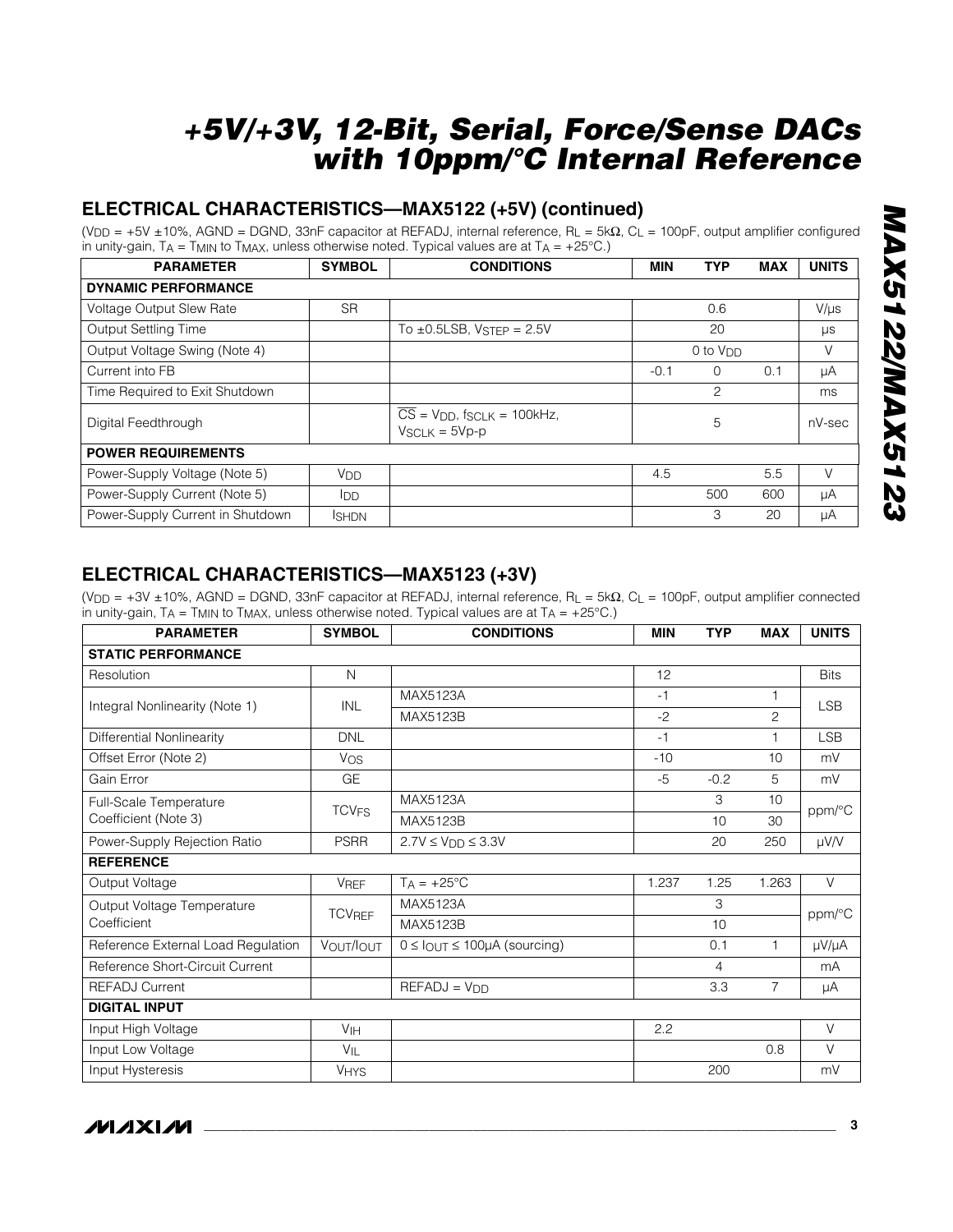## **ELECTRICAL CHARACTERISTICS—MAX5123 (+3V) (continued)**

(VDD = +3V ±10%, AGND = DGND, 33nF capacitor at REFADJ, internal reference, RL = 5kΩ, CL = 100pF, output amplifier connected in unity-gain,  $TA = TMIN$  to  $TMAX$ , unless otherwise noted. Typical values are at  $TA = +25^{\circ}C$ .)

| <b>PARAMETER</b>                 | <b>SYMBOL</b>         |                                                                                       | <b>MIN</b>  | <b>TYP</b>    | <b>MAX</b> | <b>UNITS</b> |  |
|----------------------------------|-----------------------|---------------------------------------------------------------------------------------|-------------|---------------|------------|--------------|--|
| Input Leakage Current            | IIN.                  | $V_{IN} = 0$ or $V_{DD}$                                                              | -1          | 0.001         |            | μA           |  |
| Input Capacitance                | $C_{IN}$              |                                                                                       |             | 8             |            | pF           |  |
| <b>DIGITAL OUTPUTS</b>           |                       |                                                                                       |             |               |            |              |  |
| Output High Voltage              | <b>VOH</b>            | <b>ISOURCE = 2mA</b>                                                                  | $VDD - 0.5$ |               |            | V            |  |
| Output Low Voltage               | VOL                   | Isınk = 2mA                                                                           |             | 0.13          | 0.4        | $\vee$       |  |
| <b>DYNAMIC PERFORMANCE</b>       |                       |                                                                                       |             |               |            |              |  |
| Voltage Output Slew Rate         | <b>SR</b>             |                                                                                       |             | 0.6           |            | $V/\mu s$    |  |
| Output Settling Time             |                       | To $\pm$ 0.5LSB, VSTEP = 1.25V                                                        |             | 20            |            | $\mu s$      |  |
| Output Voltage Swing (Note 4)    |                       |                                                                                       |             | 0 to $V_{DD}$ |            | V            |  |
| Current into FB                  |                       |                                                                                       | $-0.1$      | $\Omega$      | 0.1        | μA           |  |
| Time Required to Exit Shutdown   |                       |                                                                                       |             | 2             |            | ms           |  |
| Digital Feedthrough              |                       | $\overline{CS}$ = V <sub>DD</sub> , f <sub>SCLK</sub> = 100kHz,<br>$V_{SCLK} = 3Vp-p$ |             | 5             |            | nV-sec       |  |
| <b>POWER REQUIREMENTS</b>        |                       |                                                                                       |             |               |            |              |  |
| Power-Supply Voltage (Note 5)    | <b>V<sub>DD</sub></b> |                                                                                       | 2.7         |               | 3.6        | $\vee$       |  |
| Power-Supply Current (Note 5)    | <b>I</b> DD           |                                                                                       |             | 500           | 600        | μA           |  |
| Power-Supply Current in Shutdown | <b>I</b> SHDN         |                                                                                       |             | 3             | 20         | μA           |  |

# **TIMING CHARACTERISTICS—MAX5122 (+5V)**

(VDD = +5V ±10%, AGND = DGND, 33nF capacitor at REFADJ, internal reference, RL = 5kΩ, CL = 100pF, output amplifier connected in unity-gain,  $T_A = T_{MIN}$  to  $T_{MAX}$ , unless otherwise noted. Typical values are at  $T_A = +25^{\circ}C$ .)

| <b>PARAMETER</b>                                         | <b>SYMBOL</b>    | <b>CONDITIONS</b> | <b>MIN</b>  | <b>TYP</b> | <b>MAX</b> | <b>UNITS</b> |
|----------------------------------------------------------|------------------|-------------------|-------------|------------|------------|--------------|
| <b>SCLK Clock Period</b>                                 | tcp              |                   | 100         |            |            | ns           |
| <b>SCLK Pulse Width High</b>                             | tch              |                   | 40          |            |            | ns           |
| <b>SCLK Pulse Width Low</b>                              | tcl              |                   | 40          |            |            | ns           |
| CS Fall to SCLK Rise Setup Time                          | tcss             |                   | 40          |            |            | ns           |
| SCLK Rise to $\overline{\text{CS}}$ Rise Hold Time       | tcsh             |                   | $\mathbf 0$ |            |            | ns           |
| <b>SDI Setup Time</b>                                    | tps              |                   | 40          |            |            | ns           |
| <b>SDI Hold Time</b>                                     | t <sub>DH</sub>  |                   | $\mathbf 0$ |            |            | ns           |
| <b>SCLK Rise to DOUT Valid</b><br>Propagation Delay Time | t <sub>DO1</sub> | $CLOAD = 200pF$   |             |            | 80         | ns           |
| <b>SCLK Fall to DOUT Valid</b><br>Propagation Delay Time | t <sub>DO2</sub> | $CLOAD = 200pF$   |             |            | 80         | ns           |
| SCLK Rise to CS Fall Delay Time                          | tcso             |                   | 10          |            |            | ns           |
| CS Rise to SCLK Rise Hold Time                           | t <sub>CS1</sub> |                   | 40          |            |            | ns           |
| CS Pulse Width High                                      | tcsw             |                   | 100         |            |            | ns           |

**MAXM**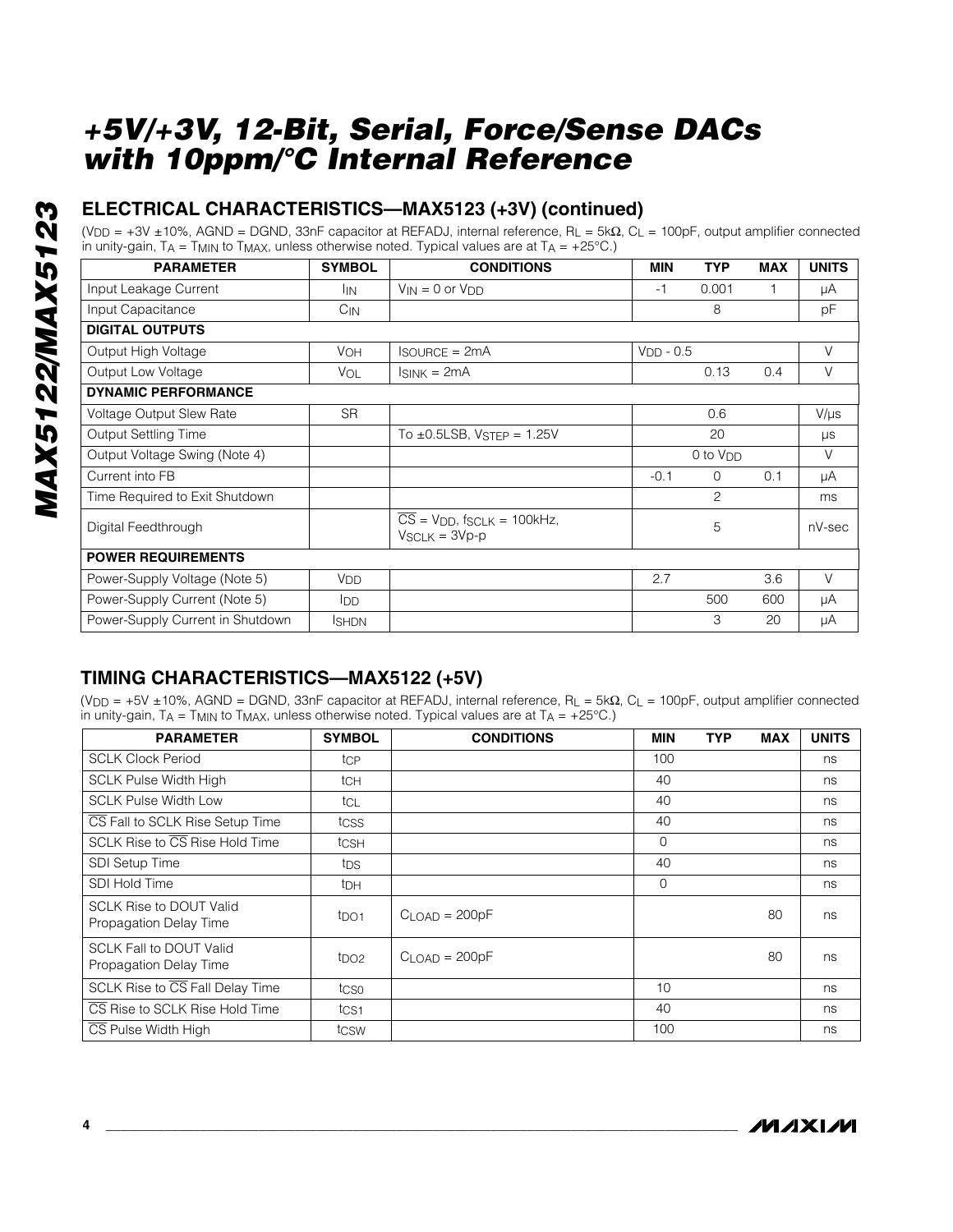## **TIMING CHARACTERISTICS—MAX5123 (+3V)**

(VDD = +3V ±10%, AGND = DGND, 33nF capacitor at REFADJ, internal reference, RL = 5kΩ, CL = 100pF, output amplifier connected in unity-gain,  $TA = TMIN$  to  $TMAX$ , unless otherwise noted. Typical values are at  $TA = +25^{\circ}C$ .)

| <b>PARAMETER</b>                                         | <b>SYMBOL</b>    | <b>CONDITIONS</b>  | MIN         | TYP | <b>MAX</b> | <b>UNITS</b> |
|----------------------------------------------------------|------------------|--------------------|-------------|-----|------------|--------------|
| <b>SCLK Clock Period</b>                                 | tcp              |                    | 150         |     |            | ns           |
| <b>SCLK Pulse Width High</b>                             | tch              |                    | 75          |     |            | ns           |
| <b>SCLK Pulse Width Low</b>                              | tcl              |                    | 75          |     |            | ns           |
| CS Fall to SCLK Rise Setup Time                          | tcss             |                    | 60          |     |            | ns           |
| SCLK Rise to CS Rise Hold Time                           | tcs <sub>H</sub> |                    | 0           |     |            | ns           |
| <b>SDI Setup Time</b>                                    | tps              |                    | 60          |     |            | ns           |
| SDI Hold Time                                            | <sup>t</sup> DH  |                    | $\mathbf 0$ |     |            | ns           |
| <b>SCLK Rise to DOUT Valid</b><br>Propagation Delay Time | t <sub>DO1</sub> | $C$ LOAD = $200pF$ |             |     | 200        | ns           |
| <b>SCLK Fall to DOUT Valid</b><br>Propagation Delay Time | t <sub>DO2</sub> | $CLOAD = 200pF$    |             |     | 200        | ns           |
| SCLK Rise to CS Fall Delay Time                          | tcso             |                    | 10          |     |            | ns           |
| CS Rise to SCLK Rise Hold Time                           | t <sub>CS1</sub> |                    | 75          |     |            | ns           |
| CS Pulse Width High                                      | tcsw             |                    | 150         |     |            | ns           |

**Note 1:** Accuracy is guaranteed by the following table:

| <b>V<sub>DD</sub></b> | <b>Accuracy Guaranteed</b> |          |  |  |  |
|-----------------------|----------------------------|----------|--|--|--|
|                       | <b>From Code:</b>          | To Code: |  |  |  |
|                       | 16                         | 4095     |  |  |  |
|                       |                            | 4095     |  |  |  |

**Note 2:** Offset is measured at the code closest to 10mV.

Note 3: The temperature coefficient is determined by the "box" method, in which the maximum ∆V<sub>OUT</sub> over the temperature range is divided by ∆T and the typical reference voltage.

**Note 4:** Accuracy is better than 1.0LSB for V<sub>OUT</sub> = 10mV to (V<sub>DD</sub> - 180mV). Guaranteed by PSR test on end points.

**Note 5:**  $R_{\text{LOAD}} = \infty$  and digital inputs are at either  $V_{\text{DD}}$  or DGND.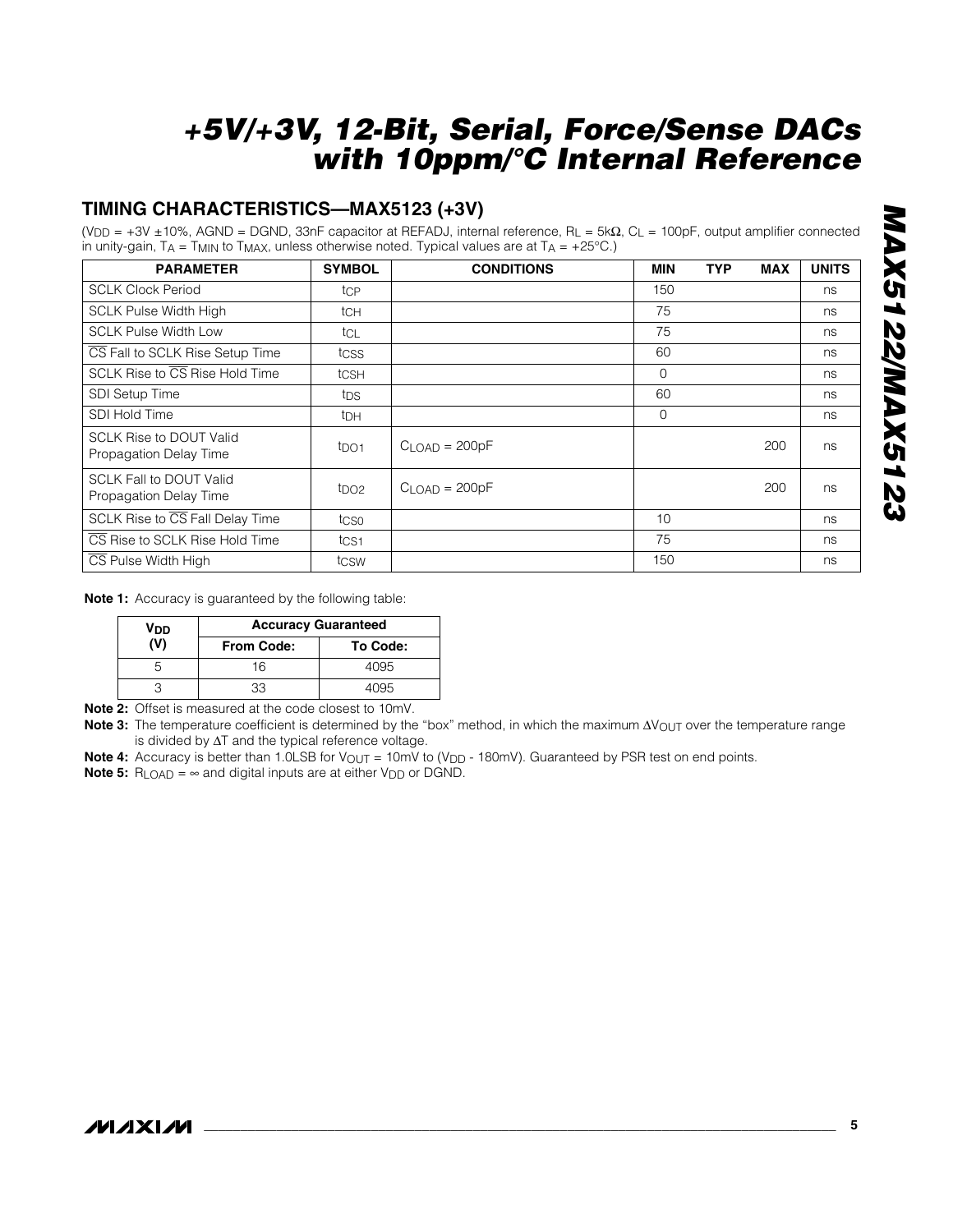

ハハメレハ

*MAX5122/MAX5123*

**MAX5122/MAX5123**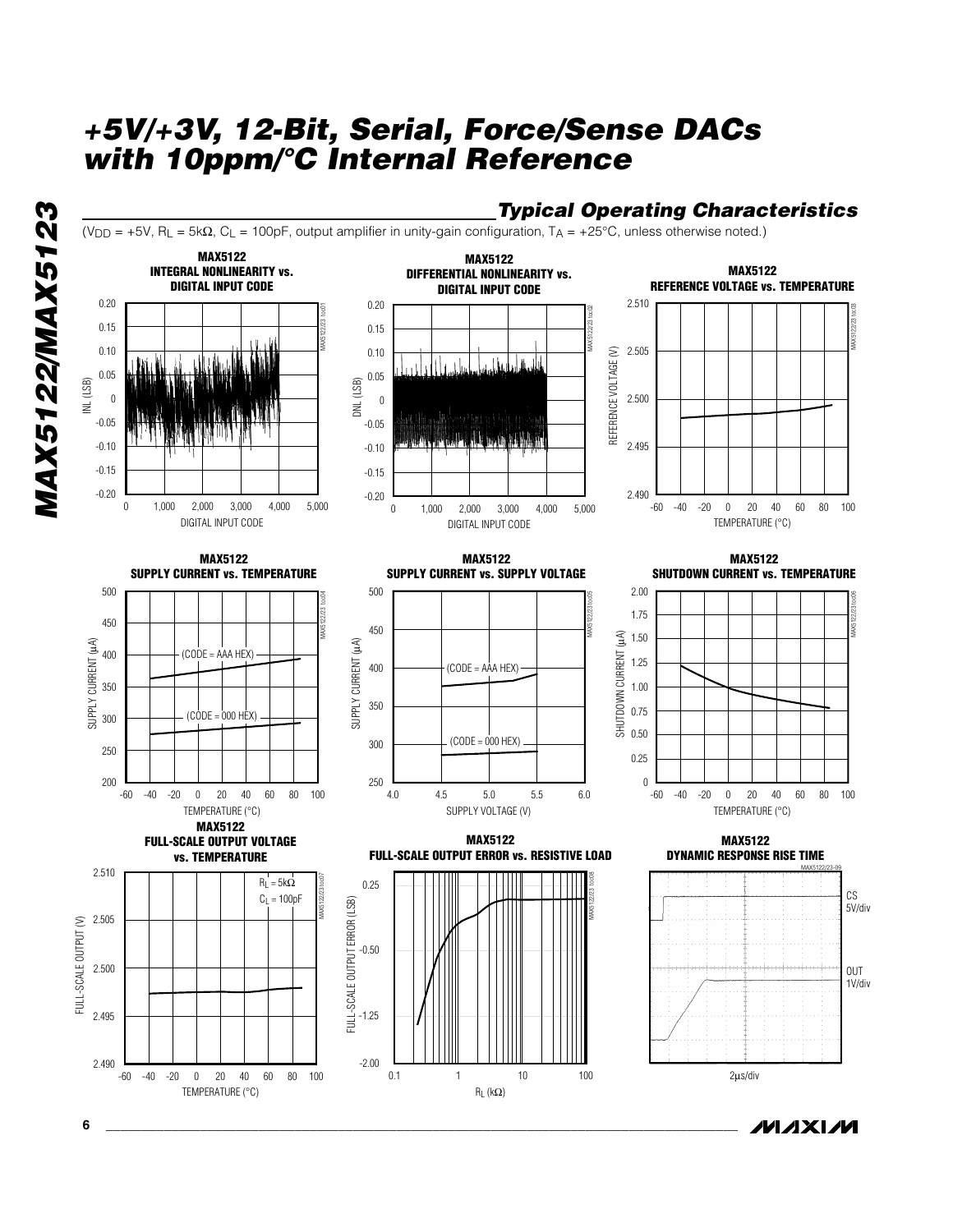## *Typical Operating Characteristics (continued)*

(VDD = +5V, RL = 5kΩ, CL = 100pF, output amplifier in unity-gain configuration, TA = +25°C, unless otherwise noted.)



/VI/IXI/V

*MAX5122/MAX5123*

**MAX5122/MAX5123**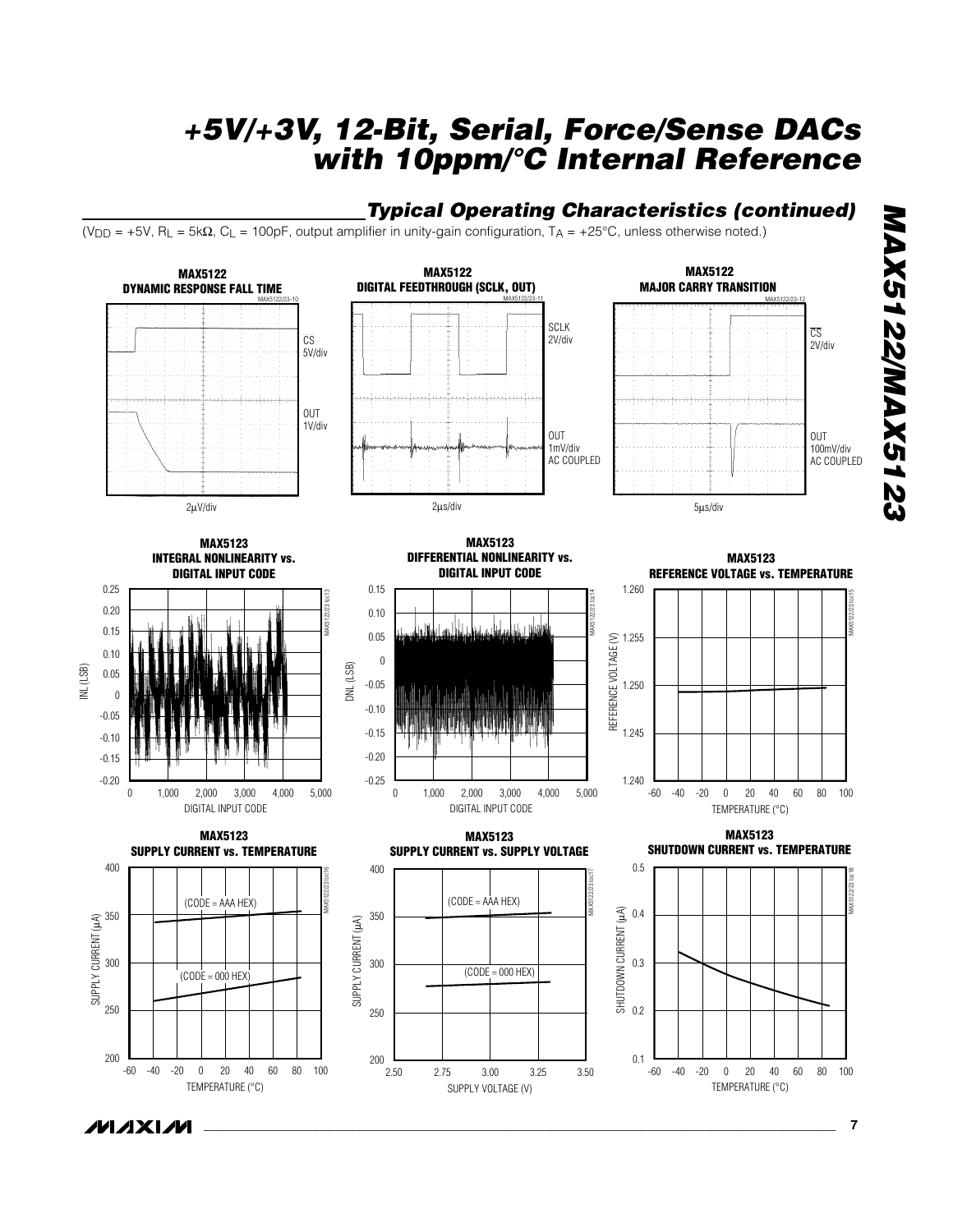# **MAX5122/MAX5123** *MAX5122/MAX5123*

## *Typical Operating Characteristics (continued)*

(VDD = +5V, RL = 5kΩ, CL = 100pF, output amplifier in unity-gain configuration, TA = +25°C, unless otherwise noted.)

RL (kΩ)





#### CS 2V/div OUT 400mV/div 1µs/div **MAX5123 DYNAMIC-RESPONSE FALL TIME** MAX5122/23-22 SCLK 2V/div OUT 500µV/div AC COUPLED 2µs/div **MAX5123 DIGITAL FEEDTHROUGH (SCLK, OUT)** MAX5122/23-23

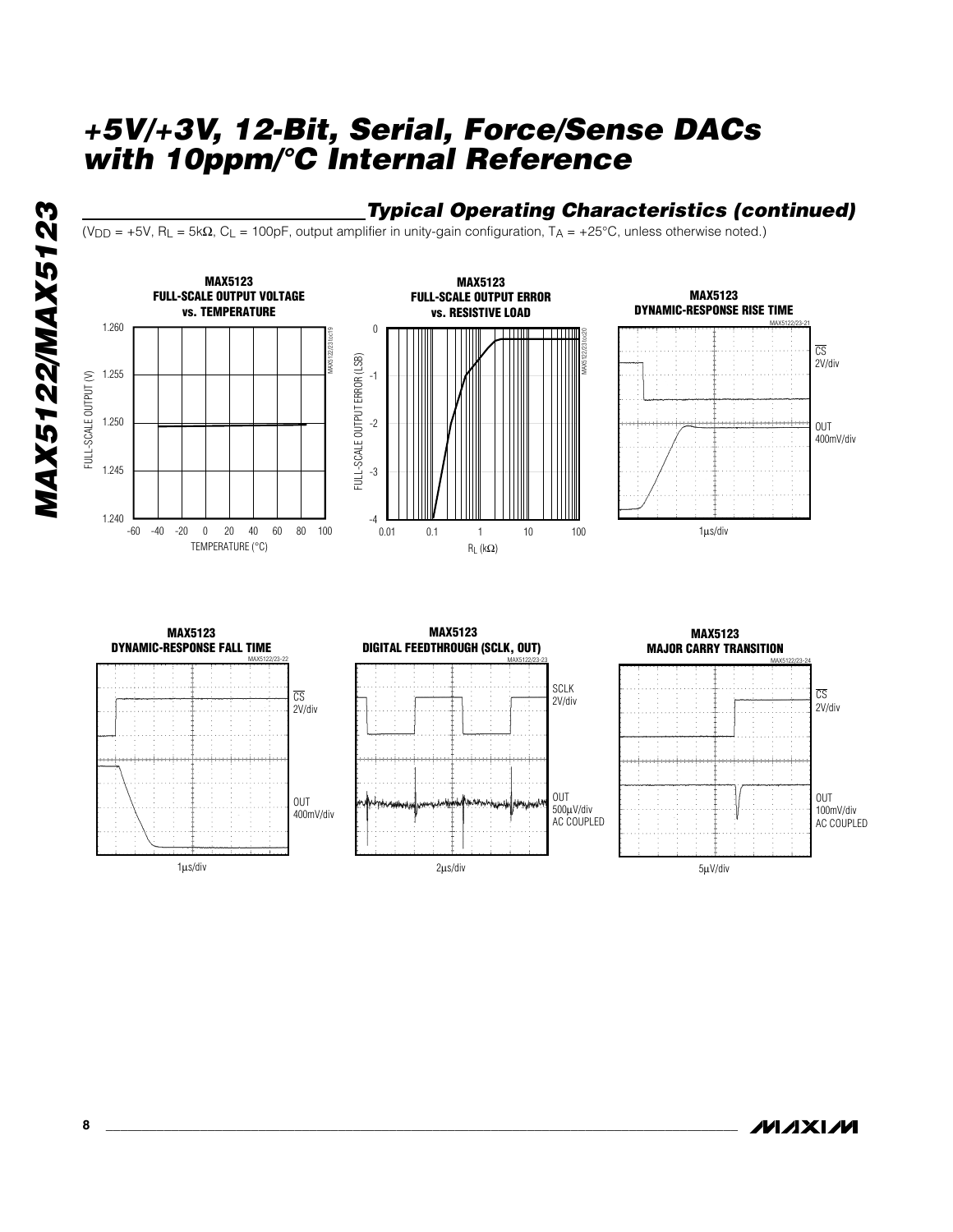# *Pin Description*

| <b>PIN</b>     | <b>NAME</b>            | <b>FUNCTION</b>                                                                                                                                                                                                                                                                                                                     |  |  |  |  |  |
|----------------|------------------------|-------------------------------------------------------------------------------------------------------------------------------------------------------------------------------------------------------------------------------------------------------------------------------------------------------------------------------------|--|--|--|--|--|
| $\mathbf{1}$   | <b>FB</b>              | Amplifier Inverting Sense Input (Analog Input)                                                                                                                                                                                                                                                                                      |  |  |  |  |  |
| $\overline{c}$ | <b>OUT</b>             | Analog Output Voltage. High impedance if part is in shutdown.                                                                                                                                                                                                                                                                       |  |  |  |  |  |
| 3              | <b>RSTVAL</b>          | Reset Value Input (Digital Input).<br>1: Connect to V <sub>DD</sub> to select midscale as the output reset value.<br>0: Connect to DGND to select 0V as the output reset value.                                                                                                                                                     |  |  |  |  |  |
| $\overline{4}$ | <b>PDL</b>             | Power-Down Lockout (Digital Input).<br>1: Normal operation.<br>0: Disallows shutdown (device cannot be powered down).                                                                                                                                                                                                               |  |  |  |  |  |
| 5              | CLR                    | Reset DAC Input (Digital Input). Clears the DAC to its predetermined (RSTVAL) output state. Clearing the<br>DAC will cause it to exit a software shutdown state.                                                                                                                                                                    |  |  |  |  |  |
| 6              | $\overline{\text{CS}}$ | Active-Low Chip-Select Input (Digital Input)                                                                                                                                                                                                                                                                                        |  |  |  |  |  |
| 7              | <b>DIN</b>             | Serial Data Input. Data is clocked in on the rising edge of SCLK.                                                                                                                                                                                                                                                                   |  |  |  |  |  |
| 8              | <b>SCLK</b>            | Serial Clock Input                                                                                                                                                                                                                                                                                                                  |  |  |  |  |  |
| 9              | <b>DGND</b>            | Digital Ground                                                                                                                                                                                                                                                                                                                      |  |  |  |  |  |
| 10             | <b>DOUT</b>            | Serial Data Output                                                                                                                                                                                                                                                                                                                  |  |  |  |  |  |
| 11             | <b>UPO</b>             | User-Programmable Output (Digital Output)                                                                                                                                                                                                                                                                                           |  |  |  |  |  |
| 12             | <b>PD</b>              | Power-Down Input (Digital Input). Pulling PD high when PDL = V <sub>DD</sub> places the IC into shutdown with a maxi-<br>mum shutdown current of 20µA.                                                                                                                                                                              |  |  |  |  |  |
| 13             | <b>AGND</b>            | Analog Ground                                                                                                                                                                                                                                                                                                                       |  |  |  |  |  |
| 14             | <b>REF</b>             | Buffered Reference Output/Input. In internal reference mode, the reference buffer provides a +2.5V<br>(MAX5122) or +1.25V (MAX5123) nominal output, externally adjustable at REFADJ. In external reference<br>mode, disable the internal reference by pulling REFADJ to V <sub>DD</sub> and applying the external reference to REF. |  |  |  |  |  |
| 15             | <b>REFADJ</b>          | Analog Reference Adjust Input. Bypass with a 33nF capacitor to AGND. Connect to V <sub>DD</sub> when using an<br>external reference.                                                                                                                                                                                                |  |  |  |  |  |
| 16             | <b>V<sub>DD</sub></b>  | Positive Power Supply. Bypass with a 0.1µF capacitor in parallel with a 4.7µF capacitor to AGND.                                                                                                                                                                                                                                    |  |  |  |  |  |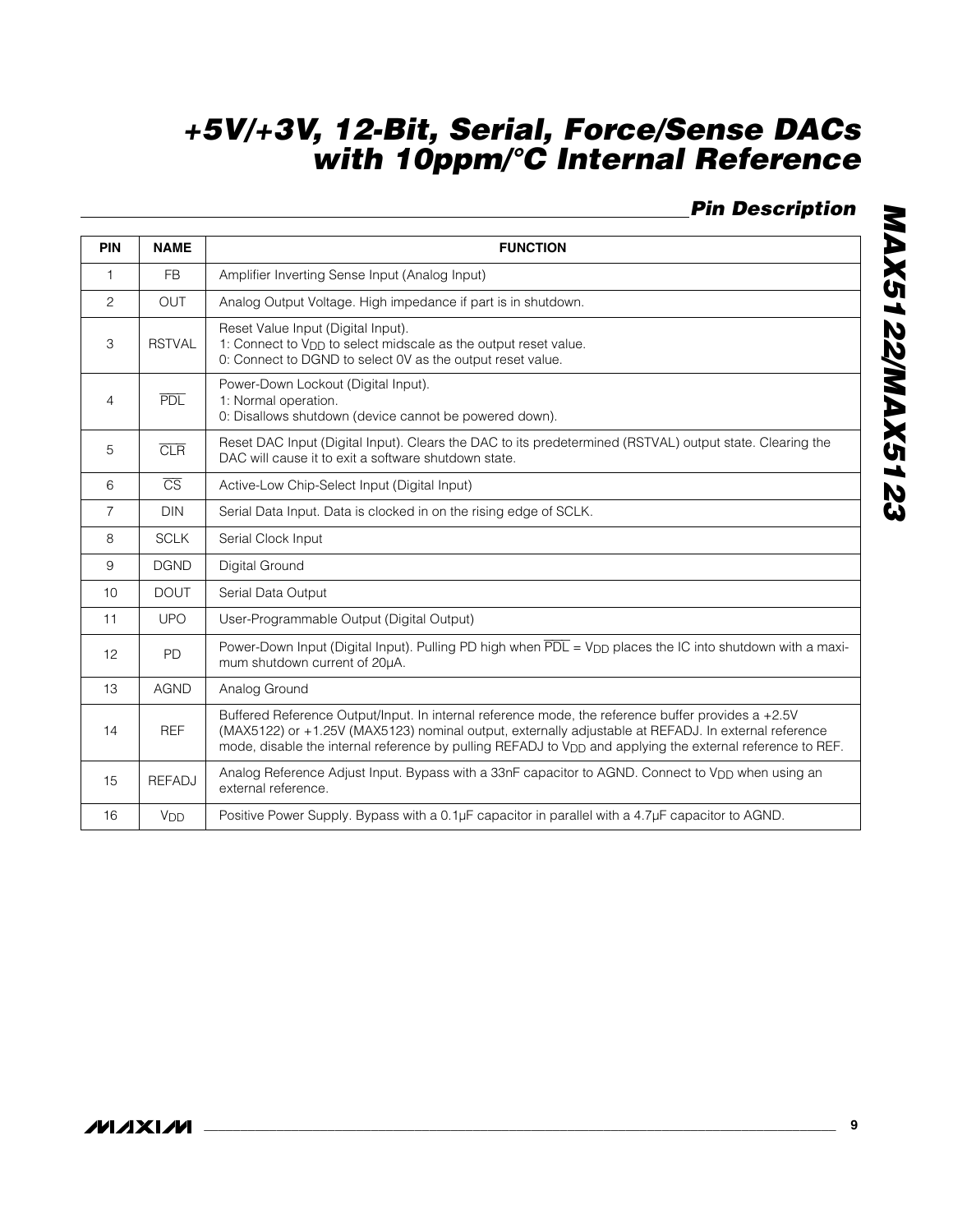

*Figure 1. Simplified Functional Diagram*

## *\_\_\_\_\_\_\_\_\_\_\_\_\_\_\_Detailed Description*

The MAX5122/MAX5123 12-bit, force/sense DACs are easily configured with a 3-wire serial interface. They include a 16-bit data-in/data-out shift register and have a double-buffered digital input consisting of an input register and a DAC register. In addition, these devices employ precision bandgap references, as well as an output amplifier with accessible feedback and output pins that can be used to set the gain externally (Figure 1) or for forcing and sensing applications. These DACs are designed with an inverted R-2R ladder network (Figure 2) that produces a weighted voltage proportional to the digital input code.

## *Internal Reference*

Both devices use an on-board precision bandgap reference with a low temperature coefficient of only 10ppm/°C (max) to generate an output voltage of +2.5V (MAX5122) or +1.25V (MAX5123). The REF pin can source up to 100µA and may become unstable with capacitive loads exceeding 100pF. REFADJ can be used for minor adjustments to the reference voltage.



*Figure 2. Simplified Inverted R-2R DAC Structure*

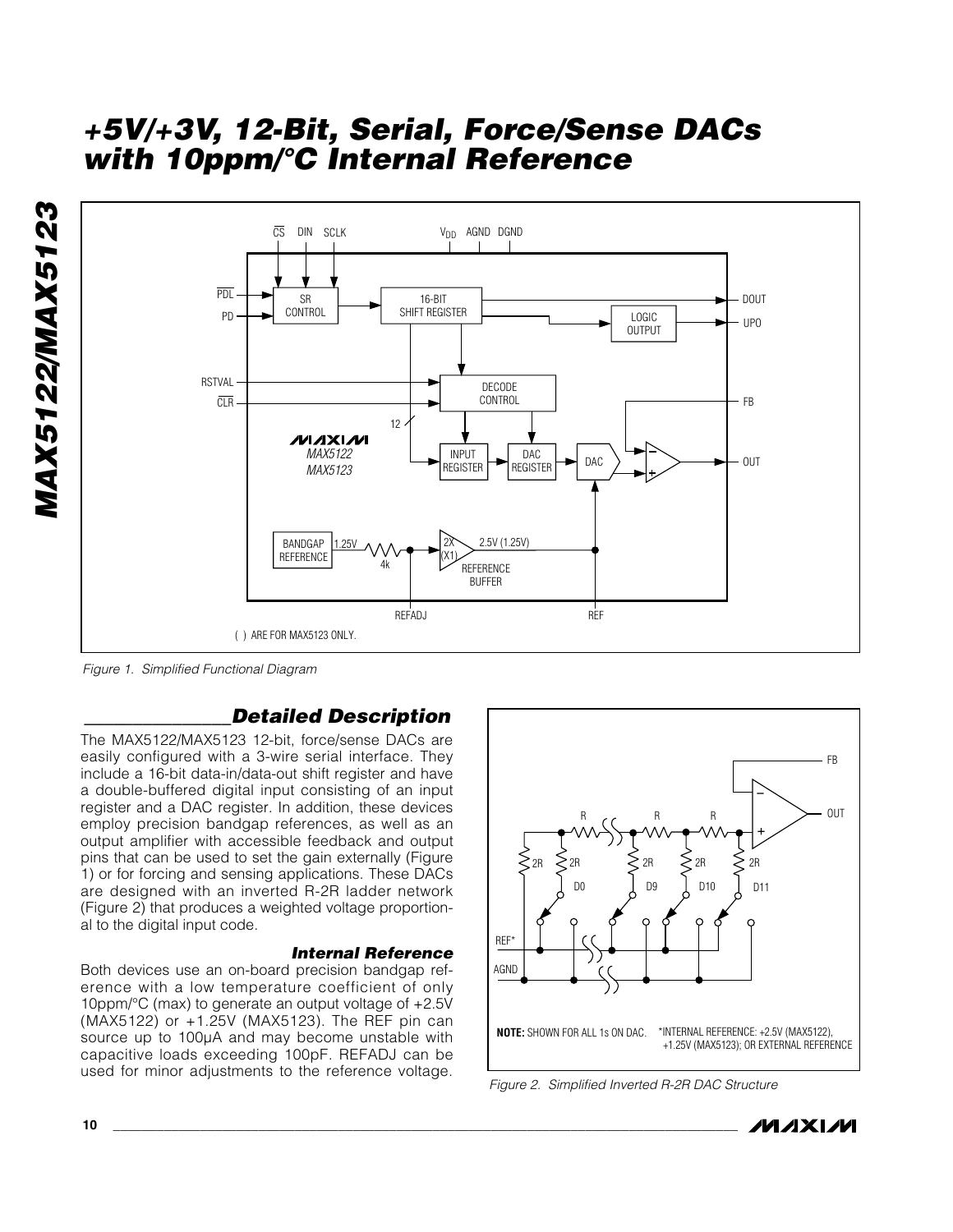The circuit in Figure 3 achieves a nominal reference adjustment range of ±1%. Connect a 33nF capacitor from REFADJ to AGND to establish low-noise DAC operation. Larger capacitor values may be used, but will result in increased start-up delay. The time constant (τ) for the start-up delay is determined by the REFADJ input impedance of 4kΩ and CREFADJ:

#### $\tau = 4k\Omega \cdot C$ REFADJ

#### *External Reference*

An external reference may be applied to the REF pin. Disable the internal reference by pulling REFADJ to V<sub>DD</sub>. This allows an external reference signal (AC- or DC-based) to be fed into the REF pin. For proper operation, **do not** exceed the input voltage range limits of 0 to  $(V_{DD} - 1.4V)$  for  $V_{REF}$ .

Determine the output voltage using the following equation ( $REFADJ = VDD$ ):

 $V_{OUT} = V_{REF}$  [(NB / 4096) G]

where NB is the numeric value of the MAX5122/ MAX5123 input code (0 to 4095), VREF is the external reference voltage, and G is the gain of the output amplifier, set by an external resistor-divider. The REF pin has a minimum input resistance of  $40<sup>k</sup>Ω$  and is code-dependent.

#### *Output Amplifier*

The MAX5122/MAX5123's DAC output is internally buffered by a precision amplifier with a typical slew rate of 0.6V/µs. Access to the output amplifier's inverting input (FB) provides the user greater flexibility with amplifier gain setting and signal conditioning (see *Applications Information*).

The output amplifier typically settles to  $\pm$ 0.5LSB from a full-scale transition within 20µs when it is connected in unity gain and loaded with  $5k\Omega$  | 100pF. Loads less than 1kΩ may result in degraded performance.

#### *Power-Down Mode*

These devices feature software- and hardware-programmable (PD pin) shutdown modes that reduce the typical supply current to 3µA. To enter software shutdown mode, program the control sequence for the DAC as shown in Table 1.

In shutdown mode, the amplifier output becomes highimpedance and the serial interface remains active. Data in the input registers is saved, allowing the MAX5122/MAX5123 to recall the output state prior to entering shutdown when returning to normal operation. To exit shutdown mode, load both input and DAC registers simultaneously or update the DAC register from the input register. When returning from shutdown to normal operation, wait 2ms for the reference to settle. When using an external reference, the DAC requires only 20µs for the output to stabilize.





*Figure 3a. MAX5122 Reference Adjust Circuit Figure 3b. MAX5123 Reference Adjust Circuit*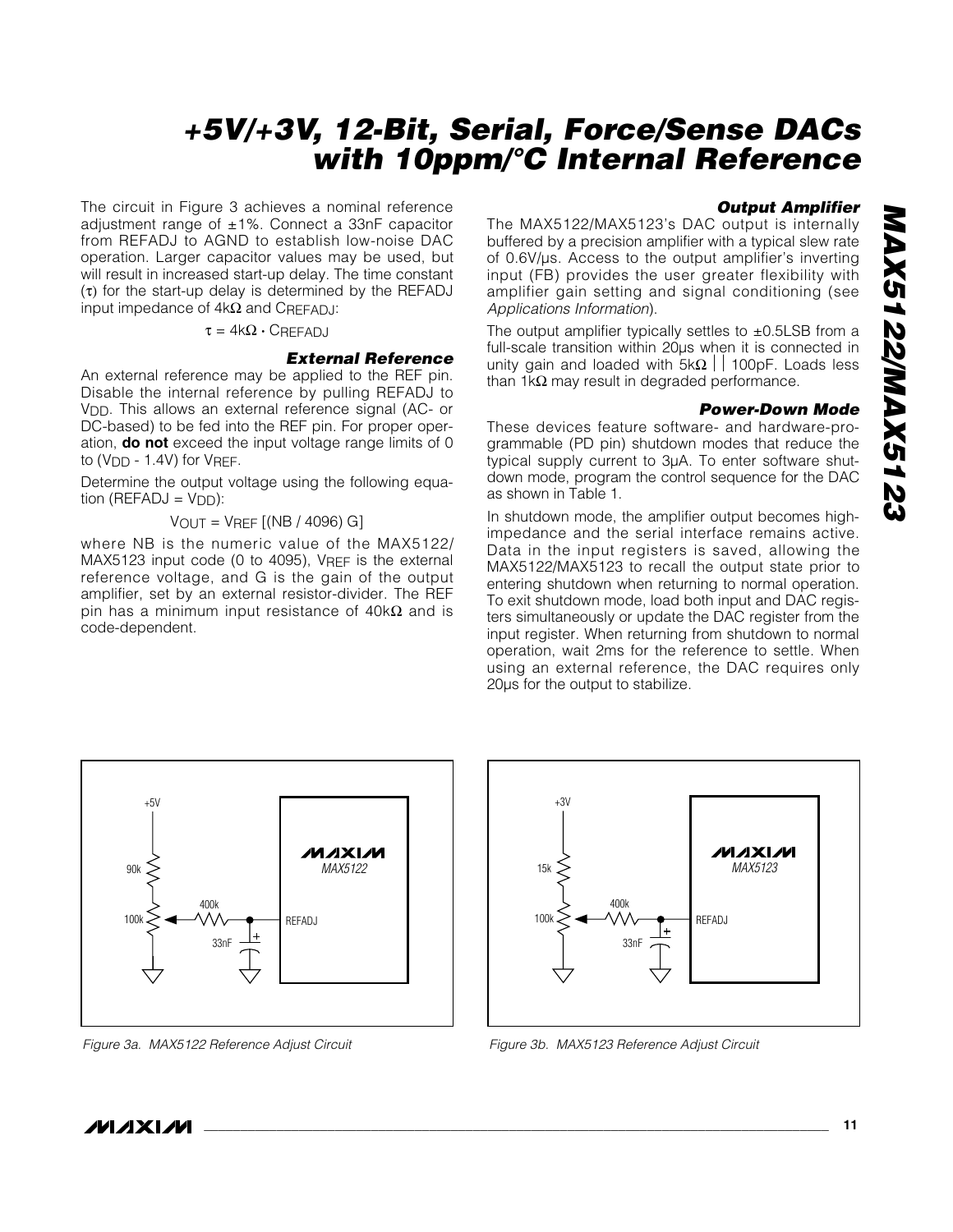## **Table 1. Serial-Interface Programming Commands**

|                | <b>16-BIT SERIAL WORD</b> |                |                                | $SO^*$   |                                                             |
|----------------|---------------------------|----------------|--------------------------------|----------|-------------------------------------------------------------|
| C <sub>2</sub> | C <sub>1</sub>            | C <sub>0</sub> | D <sub>11</sub> D <sub>0</sub> | $SO^*$   | <b>FUNCTION</b>                                             |
| $\Omega$       | O                         | $\Omega$       | XXXXXXXXXXXX                   | $\Omega$ | No operation.                                               |
| $\Omega$       | 0                         |                | 12-Bit DAC Data                | $\Omega$ | Load input register; DAC register unchanged.                |
| $\Omega$       |                           | $\Omega$       | 12-Bit DAC Data                | $\Omega$ | Simultaneously load input and DAC registers; exit shutdown. |
| $\Omega$       |                           |                | XXXXXXXXXXX                    | $\Omega$ | Update DAC register from input register; exit shutdown.     |
|                | 0                         |                | XXXXXXXXXXX                    | $\Omega$ | Shutdown DAC (provided $\overline{PDL} = 1$ ).              |
|                | 0                         | $\Omega$       | XXXXXXXXXXX                    | $\Omega$ | UPO goes low (default).                                     |
|                |                           | $\Omega$       | XXXXXXXXXXXX                   | $\Omega$ | UPO goes high.                                              |
|                |                           |                | 1XXXXXXXXXXX                   | $\Omega$ | Mode 1; DOUT clocked out on SCLK's rising edge.             |
|                |                           |                | <b>OOXXXXXXXXXX</b>            | $\Omega$ | Mode 0; DOUT clocked out on SCLK's falling edge (default).  |

*X = Don't care* \* *S0 is a sub-bit and always zero.*

#### *Power-Down Lockout Input (*PDL*)*

The power-down lockout pin (PDL) disables shutdown when low. When in shutdown mode, a high-to-low transition on PDL will wake up the DAC with its output still set to the state prior to power-down. PDL can also be used to wake up the device asynchronously.

#### *Power-Down Input (PD)*

Pulling PD high places the MAX5122/MAX5123 in shutdown. Pulling PD low will not return the MAX5122/ MAX5123 to normal operation. A high-to-low transition on PDL or appropriate commands (Table 1) via the serial interface are required to exit power-down mode.

## *Serial-Interface Configuration (SPI/QSPI/MICROWIRE/PIC16/PIC17)*

The MAX5122/MAX5123 3-wire serial interface is compatible with SPI, QSPI, PIC16/PIC17 (Figure 4) and MICROWIRE (Figure 5) interface standards. The 2 byte-long serial input word contains three control bits, 12 data bits in MSB-first format, and one sub-bit, which is always zero (Table 2).

The MAX5122/MAX5123's digital inputs are double buffered, which allows the user to:

- Load the input register without updating the DAC register,
- Update the DAC register with data from the input register,
- Update the input and DAC registers concurrently.



*Figure 4. SPI/QSPI Interface Connections (PIC16/PIC17)*



*Figure 5. MICROWIRE Interface Connections*

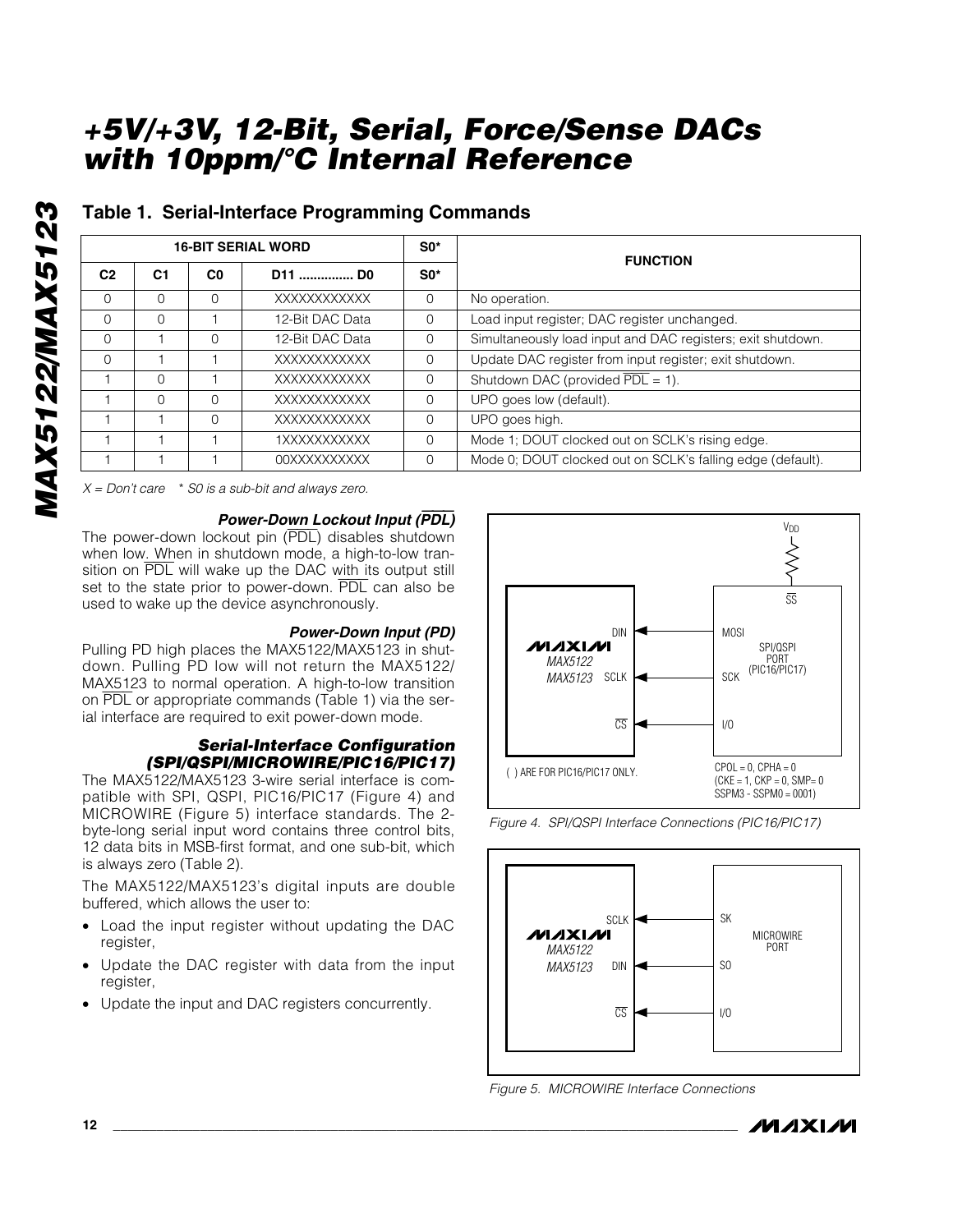The 16-bit input word may be sent in two 1-byte packets (SPI-, MICROWIRE-, and PIC16/PIC17-compatible), with  $\overline{\text{CS}}$  low during this period. The control bits C2, C1, and C0 (table 1) determine:

- The clock edge on which DOUT transitions,
- The state of the user-programmable logic output,
- The configuration of the device after shutdown.

The general timing diagram in Figure 6 illustrates how data is acquired.  $\overline{CS}$  must be low for the part to receive data. With  $\overline{CS}$  low, data at DIN is clocked into the register on the rising edge of SCLK. When CS transitions high, data is latched into the input and/or DAC registers, depending on the setting of the three control bits C2, C1, and C0. The maximum serial clock frequency guaranteed for proper operation is 10MHz for the

## **Table 2. Serial Data Format**

| MSB                                              |                 |         |  |
|--------------------------------------------------|-----------------|---------|--|
| <b>16 BITS OF SERIAL DATA</b><br>$\overline{}$   |                 |         |  |
| <b>Control Bits</b>                              | MSBData BitsLSB | Sub-Bit |  |
| C <sub>2</sub> . C <sub>1</sub> . C <sub>0</sub> |                 |         |  |

MAX5122 and 6.6MHz for the MAX5123. Figure 7 depicts a more detailed timing diagram of the serial interface.

## *PIC16 with SSP Module and PIC17 Interface*

The MAX5122/MAX5123 are compatible with a PIC16/PIC17 microcontroller  $(\mu C)$ , using the synchronous serial port (SSP) module. To establish SPI communication, connect the controller as shown in Figure 4 and configure the PIC16/PIC17 as system master by initializing its synchronous serial port control register (SSP-CON) and synchronous serial port status register (SSPSTAT) to the bit patterns shown in Tables 3 and 4.

In SPI mode, the PIC16/PIC17 µCs allow eight bits of data to be synchronously transmitted and received simultaneously. Two consecutive 8-bit writings (Figure 6) are necessary to feed the DAC with three control bits, 12 data bits, and one sub-bit. DIN data transitions on the serial clock's falling edge and is clocked into the DAC on SCLK's rising edge. The first eight bits of DIN contain the three control bits (C2, C1, C0) and the first five data bits (D11–D7). The second 8-bit data stream contains the remaining bits (D6–D0), and the sub-bit S0.



*Figure 6. Serial-Interface Timing*



*Figure 7. Detailed Serial-Interface Timing*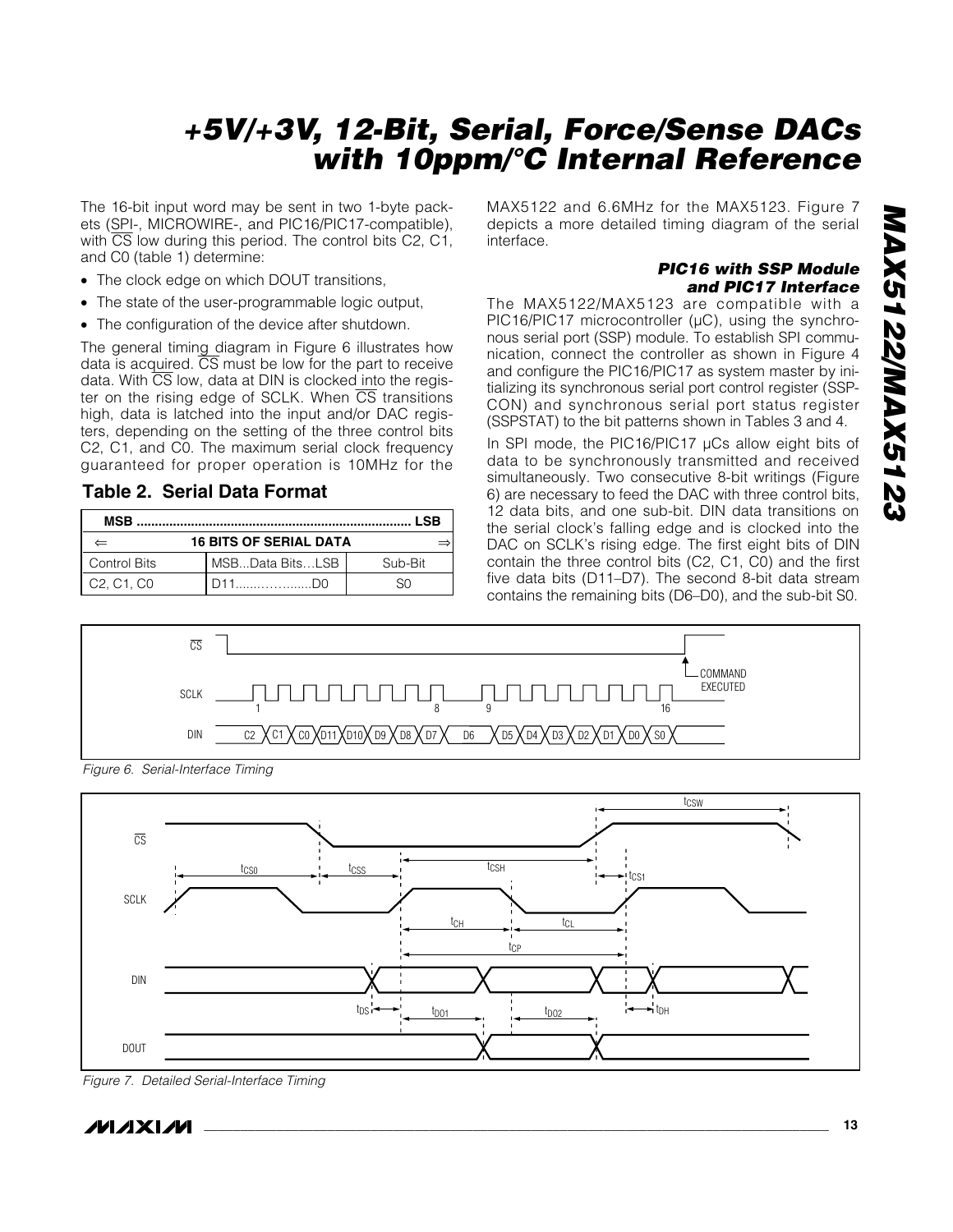## **Table 3. Detailed SSPCON Register Contents**

|                   | <b>CONTROL BIT</b> | MAX5122/MAX5123<br><b>SETTINGS</b> | <b>SYNCHRONOUS SERIAL-PORT CONTROL REGISTER</b><br>(SSPCON)                                                                                                                                   |
|-------------------|--------------------|------------------------------------|-----------------------------------------------------------------------------------------------------------------------------------------------------------------------------------------------|
| <b>WCOL</b>       | BIT7               | Χ                                  | Write Collision Detection Bit                                                                                                                                                                 |
| <b>SSPOV</b>      | BIT6               | Χ                                  | Receive Overflow Detect Bit                                                                                                                                                                   |
| <b>SSPEN</b>      | BIT <sub>5</sub>   |                                    | Synchronous Serial Port Enable Bit.<br>0. Disables serial port and configures these pins as I/O port pins.<br>1: Enables serial port and configures SCK, SDO and SCI as serial-<br>port pins. |
| <b>CKP</b>        | BIT4               | $\Omega$                           | Clock Polarity Select Bit. CKP = 0 for SPI master-mode selection.                                                                                                                             |
| SSPM3             | BIT3               | $\Omega$                           |                                                                                                                                                                                               |
| SSPM <sub>2</sub> | BIT <sub>2</sub>   | $\Omega$                           | Synchronous Serial Port Mode Select Bit. Sets SPI master mode                                                                                                                                 |
| SSPM1             | BIT <sub>1</sub>   | $\Omega$                           | and selects $f_{CIR} = f_{OSC} / 16$                                                                                                                                                          |
| <b>SSPMO</b>      | BIT <sub>0</sub>   |                                    |                                                                                                                                                                                               |

*X = Don't care*

## **Table 4. Detailed SSPSTAT Register Contents**

| <b>CONTROL BIT</b> |                  | MAX5122/MAX5123<br><b>SETTINGS</b> | <b>SYNCHRONOUS SERIAL-PORT CONTROL REGISTER</b><br>(SSPSTAT)                                   |
|--------------------|------------------|------------------------------------|------------------------------------------------------------------------------------------------|
| <b>SMP</b>         | BIT7             | 0                                  | SPI Data Input Sample Phase. Input data is sampled at the mid-<br>dle of the data output time. |
| <b>CKE</b>         | BIT <sub>6</sub> |                                    | SPI Clock Edge Select Bit. Data will be transmitted on the rising<br>edge of the serial clock. |
| D/A                | BIT <sub>5</sub> | Χ                                  | Data Address Bit                                                                               |
| P                  | BIT4             | Χ                                  | Stop Bit                                                                                       |
| S                  | BIT <sub>3</sub> | Χ                                  | Start Bit                                                                                      |
| <b>R/W</b>         | BIT <sub>2</sub> | X                                  | Read/Write Bit Information                                                                     |
| <b>UA</b>          | BIT <sub>1</sub> | X                                  | Update Address                                                                                 |
| <b>BF</b>          | BIT <sub>0</sub> | X                                  | <b>Buffer Full Status Bit</b>                                                                  |

*X = Don't care*

## *Serial Data Output*

The contents of the internal shift-register are output serially on DOUT which allows for daisy-chaining of multiple devices (see *Applications Information*) as well as data readback. The MAX5122/MAX5123 may be programmed to shift data out of DOUT on the serial clock's rising edge (Mode 1) or on the falling edge (Mode 0). The latter is the default during power-up and provides a lag of 16 clock cycles, maintaining SPI, QSPI, MICROWIRE, and PIC16/PIC17 compatibility. In Mode 1, the output data lags DIN by 15.5 clock cycles. During power-down, DOUT retains its last digital state prior to shutdown.

## *User-Programmable Output (UPO)*

The UPO feature allows an external device to be controlled through the serial-interface setup (Table 1) thereby reducing the number of microcontroller I/O ports required. During power-down, this output will retain the last digital state before shutdown. With  $\overline{CLR}$  pulled low, UPO will reset to the default state after wake-up.

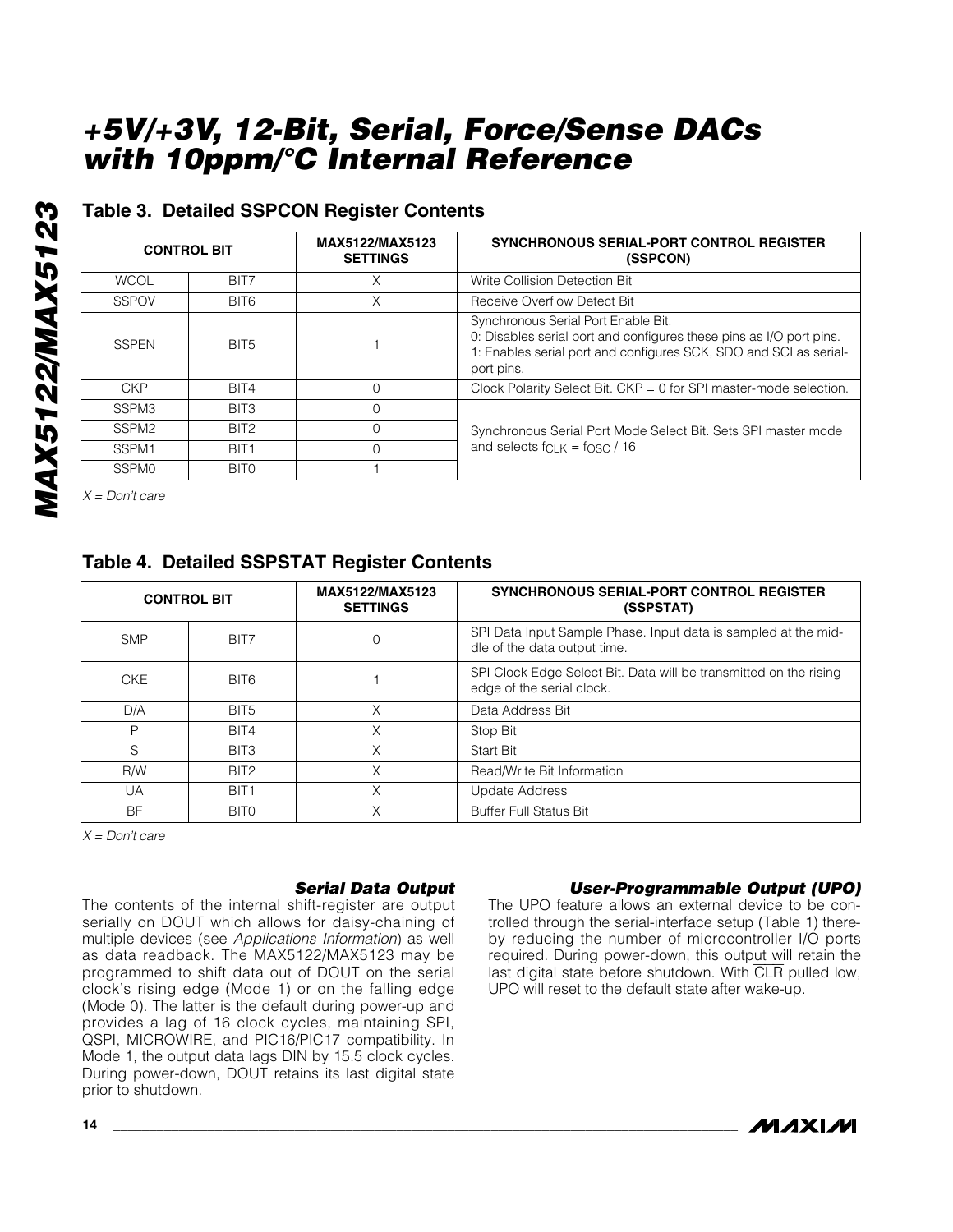## *\_\_\_\_\_\_\_\_\_\_Applications Information*

## *Definitions*

## *Integral Nonlinearity (INL)*

Integral nonlinearity (Figure 8a) is the deviation of the values on an actual transfer function from a straight line. This straight line can be either a best-straight-line fit (closest approximation to the actual transfer curve) or a line drawn between the endpoints of the transfer function, once offset and gain errors have been nullified. For a DAC, the deviations are measured at every single step.

## *Differential Nonlinearity (DNL)*

Differential nonlinearity (Figure 8b) is the difference between an actual step height and the ideal value of



*Figure 8a. Integral Nonlinearity*



*Figure 8b. Differential Nonlinearity*

/VI/IXI/VI

1LSB. If the magnitude of the DNL is less than or equal to 1LSB, the DAC guarantees no missing codes and is monotonic.

## *Offset Error*

The offset error (Figure 8c) is the difference between the ideal and the actual offset point. For a DAC, the offset point is the step value when the digital input is zero. This error affects all codes by the same amount and can usually be compensated for by trimming.

## *Gain Error*

Gain error (Figure 8d) is the difference between the ideal and the actual full-scale output voltage on the transfer curve, after nullifying the offset error. This error alters the slope of the transfer function and corresponds to the same percentage error in each step.







*Figure 8d. Gain Error*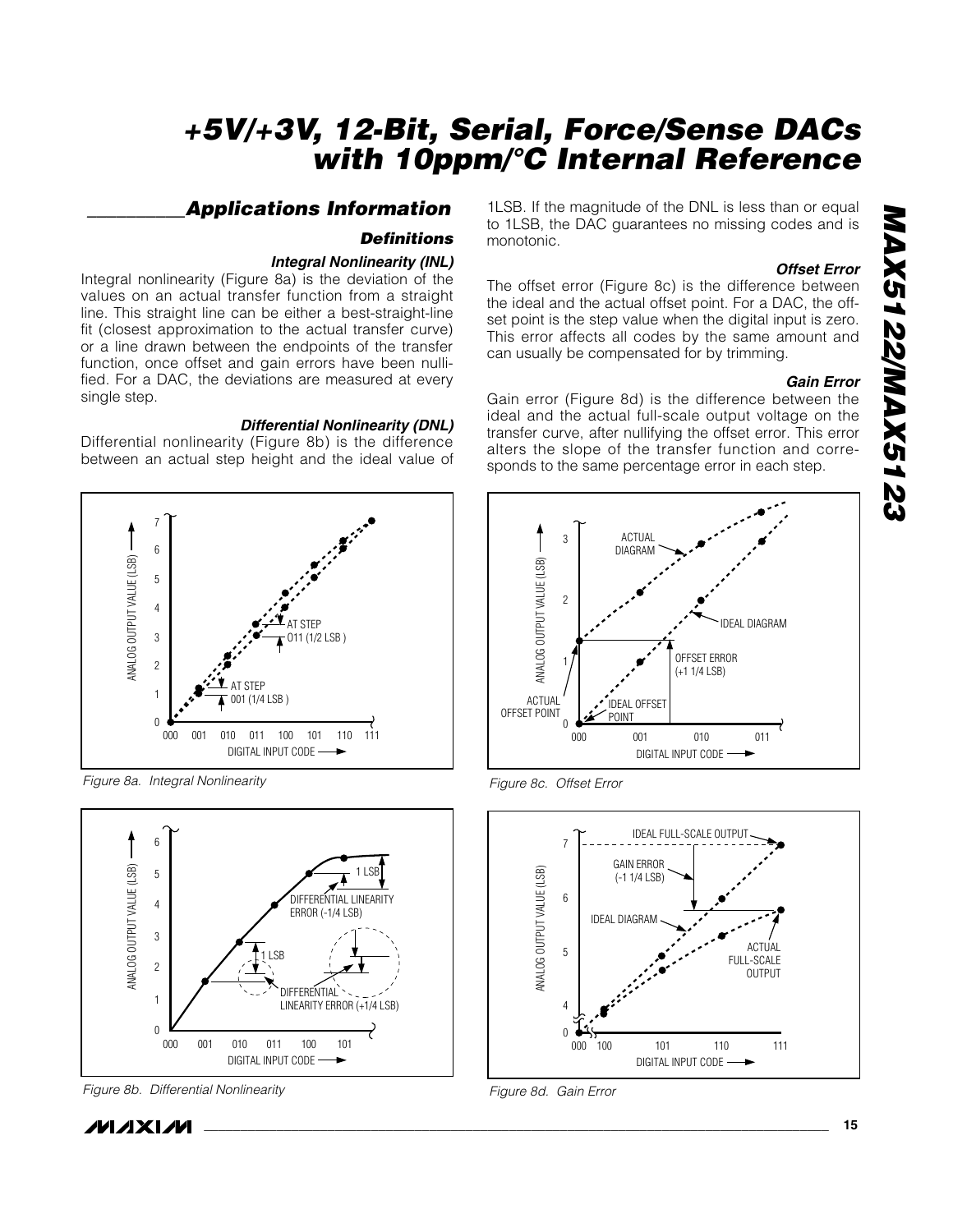#### *Settling Time*

The settling time is the amount of time required from the start of a transition until the DAC output settles to its new output value within the converter's specified accuracy.

#### *Digital Feedthrough*

Digital feedthrough is noise generated on the DAC's output when any digital input transitions. Proper board layout and grounding will significantly reduce this noise, but there will always be some feedthrough caused by the DAC itself.

#### *Unipolar Output*

Figure 9 shows the MAX5122/MAX5123 setup for unipolar, rail-to-rail operation with a closed- loop gain of 2V/V. With its internal reference of +2.5V, the MAX5122 provides a convenient unipolar output range of 0 to +4.99878V, while the MAX5123 offers an output range of 0 to +2.49939V with its on-board +1.25V reference. Table 5 lists example codes for unipolar output voltages.

#### *Bipolar Output*

The MAX5122/MAX5123 can be configured for unitygain bipolar operation (FB = OUT) using the circuit shown in Figure 10. The output voltage  $V_{\text{OUT}}$  is then given by the following equation:

#### $V_{\text{OUT}} = V_{\text{REF}}$  [{G (NB / 4096)} - 1]

where NB is the numeric value of the DAC's binary input code, VREF is the voltage of the internal (or external) precision reference, and G is the overall gain. The application circuit in Figure 10 uses a low-cost op amp (MAX4162) external to the MAX5122/MAX5123. Together with the MAX5122/MAX5123 this circuit offers an overall gain of +2V/V. Table 6 lists example codes for bipolar output voltages.

#### *Reset (RSTVAL) and Clear (*CLR*) Functions*

The MAX5122/MAX5123 DACs feature a clear pin (CLR), which resets the output to a certain value, depending upon how RSTVAL is set. RSTVAL = DGND selects an output of 0, and RSTVAL  $=$  V<sub>DD</sub> selects a midscale output when CLR is pulled low.

The  $\overline{\text{CLR}}$  pin has a minimum input resistance of 40k $\Omega$  in series with a diode to the supply voltage (V<sub>DD</sub>). If the digital voltage is higher than the supply voltage for the part, a small input current may flow, but this current will be limited to (V  $\overline{CLR}$  - V<sub>DD</sub> - 0.5V) / 40k $\Omega$ .

**Note:** Clearing the DAC will also cause the part to exit a software shutdown  $(PD = 0)$ .



*Figure 9. Unipolar Output Circuit Using Internal (+1.25V/+2.5V) or External Reference. With external reference, pull REFADJ to VDD.*



*Figure 10. Unity-Gain Bipolar Output Circuit Using Internal (+1.25V/+2.5V) or External Reference. With external reference, pull REFADJ to VDD.*

#### *Daisy-Chaining Devices*

Any number of MAX5122/MAX5123s may be daisychained by simply connecting the serial data output pin (DOUT) of one device to the serial data input pin (DIN) of the following device in the chain (Figure 11).

Another configuration (Figure 12) allows several MAX5122/MAX5123 DACs to share one common DIN signal line. In this configuration, the data bus is common to all devices; data is not shifted through a daisy-chain. However, more I/O lines are required in this configuration, because each IC needs a dedicated CS line.

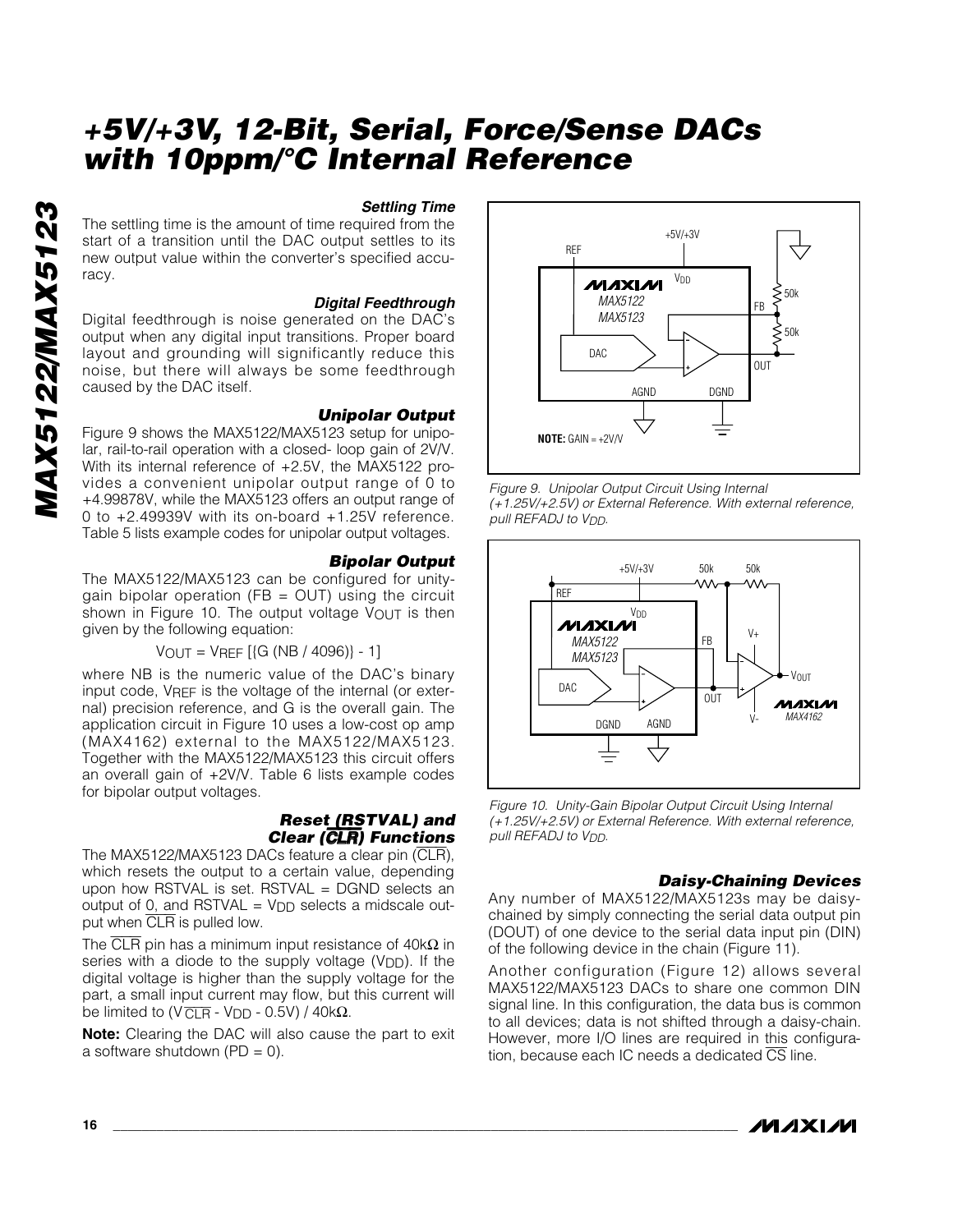| <b>DAC CONTENTS</b>      |                | <b>ANALOG OUTPUT</b>      |                |                           |
|--------------------------|----------------|---------------------------|----------------|---------------------------|
| <b>LSB</b><br><b>MSB</b> | <b>SUB-BIT</b> | <b>INTERNAL REFERENCE</b> |                | <b>EXTERNAL REFERENCE</b> |
|                          | S0             | <b>MAX5122</b>            | <b>MAX5123</b> | MAX5122/MAX5123           |
| 1111 1111 1111           | 0              | +4.99878V                 | +2.49939V      | VREF (4095 / 4096) 2      |
| 1000 0000 0001           |                | $+2.50122V$               | $+1.25061V$    | VREF (2049 / 4096) 2      |
| 1000 0000 0000           |                | $+2.5V$                   | $+1.25V$       | VREF (2048 / 4096) 2      |
| 0111 1111 1111           |                | +2.49878V                 | +1.24939V      | VREF (2047 / 4096) 2      |
| 0000 0000 0001           |                | $+1.2207$ mV              | $+610.35$ µV   | VREF (1 / 4096) 2         |
| 0000 0000 0000           |                | 0V                        | 0V             |                           |

## **Table 5. Unipolar Code Table (Figure 9)**

# **Table 6. Bipolar Code Table (Figure 10)**

| <b>DAC CONTENTS</b>      |                | <b>ANALOG OUTPUT</b>      |                 |                                 |
|--------------------------|----------------|---------------------------|-----------------|---------------------------------|
| <b>LSB</b><br><b>MSB</b> | <b>SUB-BIT</b> | <b>INTERNAL REFERENCE</b> |                 | <b>EXTERNAL REFERENCE</b>       |
|                          | S0             | <b>MAX5122</b>            | <b>MAX5123</b>  | MAX5122/MAX5123                 |
| 1111 1111 1111           | 0              | +2.49878V                 | $+1.24939V$     | VREF [ {2 (4095 / 4096)} - 1]   |
| 1000 0000 0001           | 0              | $+1.2207mV$               | $+610.35 \mu V$ | VREF [ {2 (2049 / 4096)} - 1]   |
| 1000 0000 0000           | 0              | 0V                        | 0V              | VREF [ {2 (2048 / 4096)} - 1]   |
| 0111 1111 1111           | 0              | $-1.2207$ mV              | $-610.35 \mu V$ | VREF [ {2 (2047 / 4096)} - 1]   |
| 0000 0000 0001           | 0              | $-2.49878V$               | $-1.24939V$     | $V_{REF}$ [ {2 (1 / 4096)} - 1] |
| 0000 0000 0000           | 0              | $-2.5V$                   | $-1.25V$        | $-V$ REF                        |



*Figure 11. Daisy-Chaining Multiple Devices with the Digital I/Os DIN/DOUT*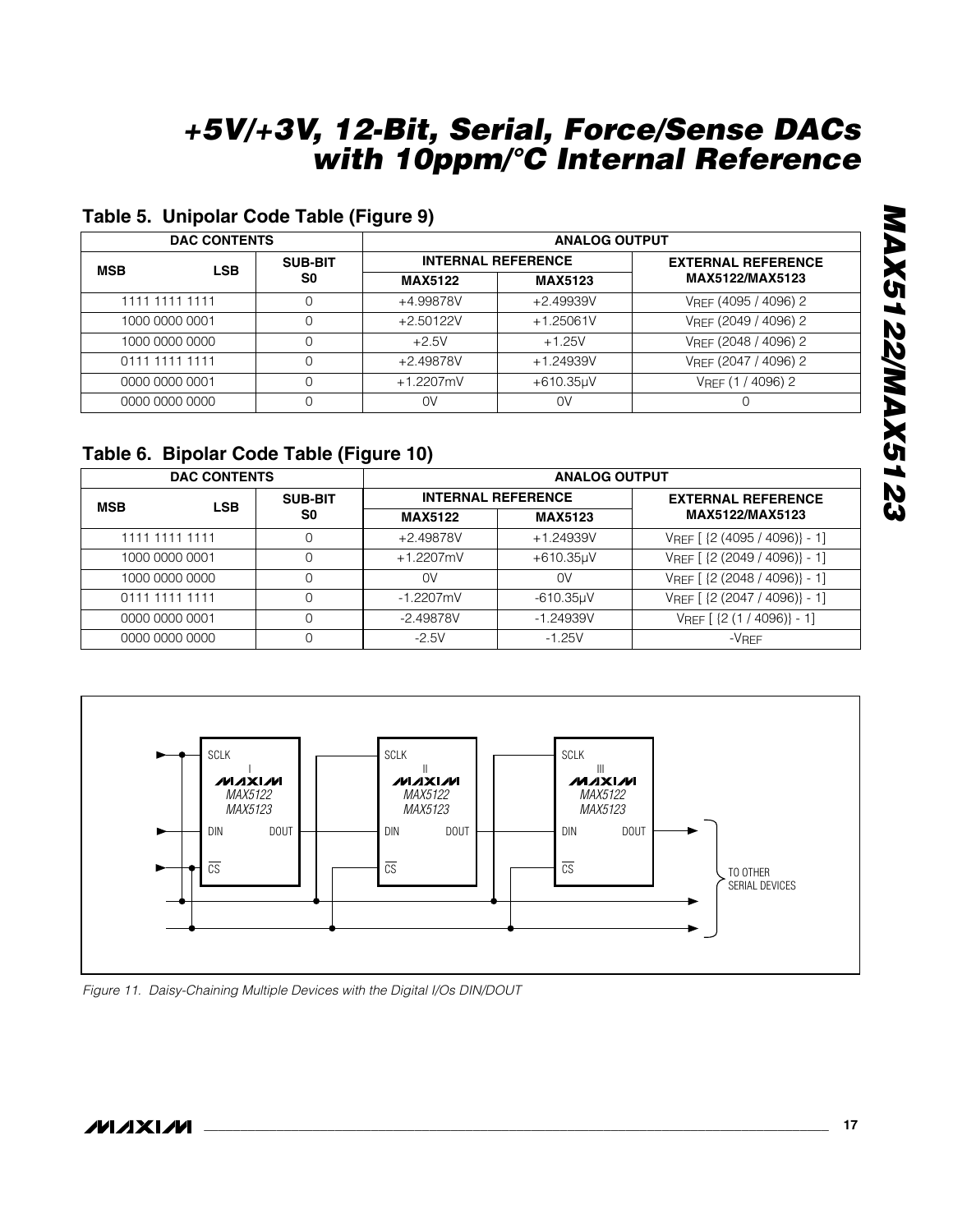#### *Using an External Reference with AC Components*

The MAX5122/MAX5123 have multiplying capabilities within the reference input voltage range specifications. Figure 13 shows a technique for applying a sinusoidal input to REF, where the AC signal is offset before being applied to the reference input.

## *Power-Supply and Bypassing Considerations*

On power-up, the input and DAC registers are cleared to either zero (RSTVAL =  $DGND$ ) or midscale (RSTVAL =

V<sub>DD</sub>). Bypass the power supply (V<sub>DD</sub>) with a 4.7µF capacitor in parallel with a 0.1µF capacitor to AGND. Minimize lead lengths to reduce lead inductance.

#### *Layout Considerations*

Digital and AC signals coupling to AGND can create noise at the output. Connect AGND to the highest quality ground available. Use proper grounding techniques, such as a multilayer board with a low-inductance ground plane. Wire-wrapped boards and sockets are not recommended. If noise becomes an issue, shielding may be required.



*Figure 12. Multiple Devices Share One Common Digital Input (DIN)*



*Figure 13. External Reference with AC Components*

## *\_\_\_\_\_\_\_\_\_\_\_\_\_\_\_\_\_\_\_Chip Information*

TRANSISTOR COUNT: 3308 SUBSTRATE CONNECTED TO AGND